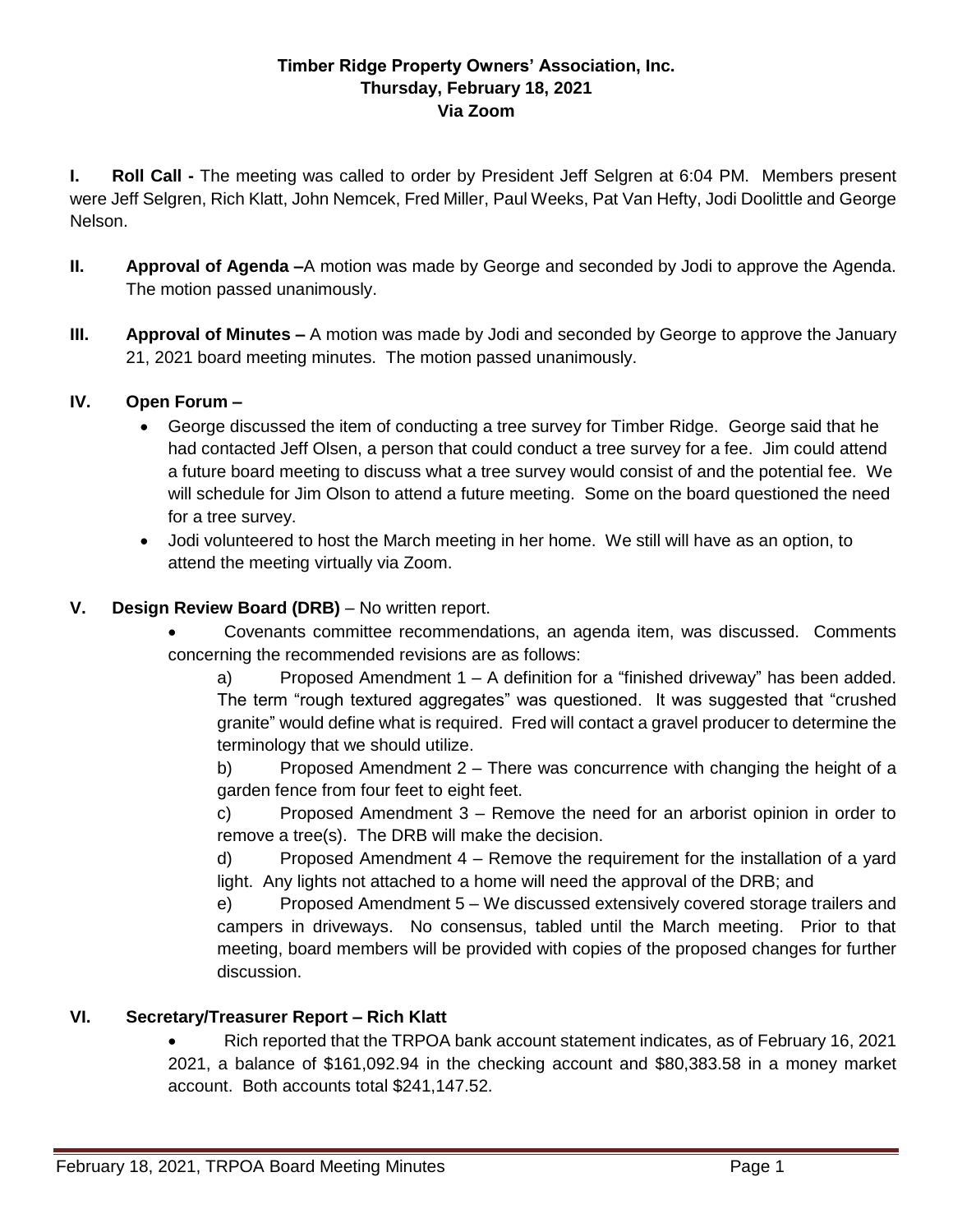A significant expense from January 20, 2020 to February 17, 2021 was \$3,160 to Dick Fuhrman & Son for snow removal and sanding.

 **Property Foreclosure Status –** Concern was expressed that the board has not taken any action against those property owners that have significant balances. The question arose, "Could we foreclose on delinquent lot owners during the pandemic?" We have requested a response from John Houlihan, but he has not responded. A meeting will be scheduled with John Houlihan. *Secretary's Note: A meeting has been scheduled with John Houlihan for 10:00 AM on February 25th .*

 **2021 Lot Assessments –** The customer balance summary was discussed. A number of lot owners (12 owners) have been assessed a 10% late fee on their unpaid balances. In addition, letters were sent to four lot owners that had lot assessments past due from previous years. Those letters stated that if they don't take immediate action by paying a minimum of \$100 per month to pay off their balances, their property will be foreclosed. Two lot owners responded, Zawistowski and Stengel, by making a minimum payment of at least \$100 per lot. A letter will be sent to both Zawistowski and Stengel stating our conditions for forgiving future late payment penalties.

 **Covenants Approved at the Annual Meeting** – John Houlihan is still in the process, with the Oneida County Register of Deeds, to change the Covenants so that they do not supersede the Condominium Declarations. Several board members will meet with John Houlihan to discuss several issues, including foreclosures and lack of response when opinions are requested.

## **VII. Roads Report/Discussion** - Rich Klatt

• Rich stated that \$5,000 will be budgeted for asphalt patching in next year's budget.

**VIII. Activities Committee Liaison Report –** John and Jeff, with input from George, will be planning the Timber Ridge spring cleanup scheduled for Saturday, May 8<sup>th</sup>. A lunch will be provided that Saturday following the cleanup. Fred and George are planning the Timber Ridge spring garage sale on Friday and Saturday, May 21<sup>st</sup> and 22<sup>nd</sup>. A fee will not be charged for those participating in the garage sale. We may still have a second garage sale, on August 21 and 22, as originally planned. The August sale will be discussed at the annual meeting.

### **IX. Website/Media Report –** No report

### **X. Old Business**

- **Timber Ridge Entrance Committee –** Easter decorations, including an Easter bunny, will be placed in the gatehouse about March 13<sup>th</sup>.
- **Pedestrian/Bike Trail on Southside of Timber Ridge Rd. –** Tabled to the March meeting.

# **Goals and Objectives for 2020-21**:

a) Review and update the covenants, Which were discussed during the financial report;

b) Investigate swimming pool alternatives – Jeff will talk to Jerry Collins prior to the March meeting;

c) Investigate other recreational facilities like a pickle ball court and playground – Could be part of the pool purchase; and

d) Emergency Entry/Exit – Tabled until the March meeting.

 **Timber Ridge History Committee –** Rich will contact Joan to see if she has made any progress prior to the March meeting.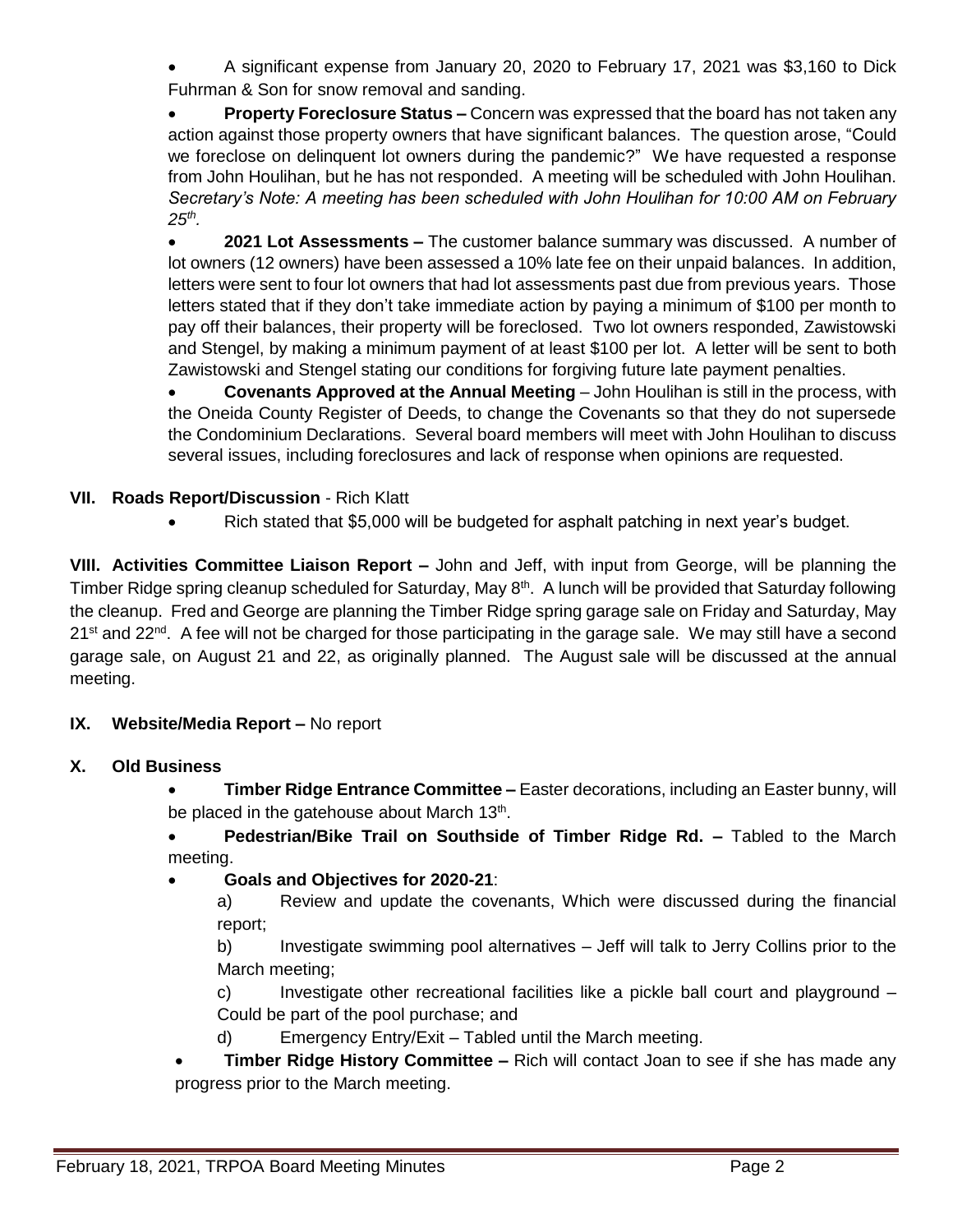#### **XI. New Business**

 **2021 Annual Meeting Schedule** – The 2021 annual meeting scheduled is attached to these minutes. John has indicated that he will not run for an additional term. Rich will email Timber Ridge lot owners advising them of a vacancy on the board. If they are interested in being on the board, they need to submit their nomination paper by April 1<sup>st</sup>.

**Next Meeting Date**: The March board meeting will be Thursday, March 11, 2021, at Jodi Doolittle's home at 7388 Pine Grove Cir. The meeting will also be on Zoom. The meeting will begin at 6:00 PM.

**Adjournment** - The meeting was adjourned at 8:33 PM.

Respectfully submitted,

Rich Klatt, Secretary/Treasurer